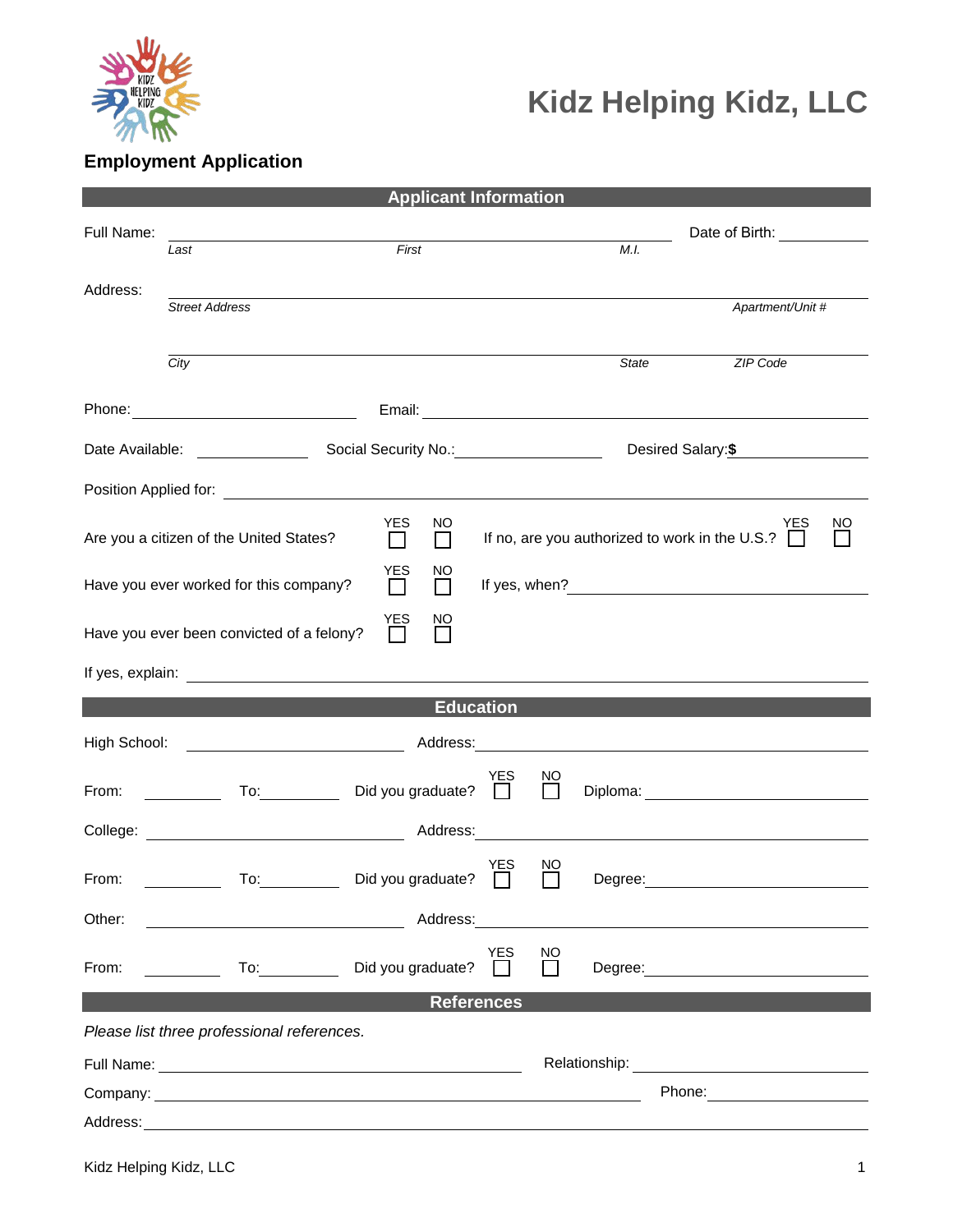|            | Relationship: Network and Container and Container and Container and Container and Container and Container and Container and Container and Container and Container and Container and Container and Container and Container and |                                                                                                                  |  |  |
|------------|-------------------------------------------------------------------------------------------------------------------------------------------------------------------------------------------------------------------------------|------------------------------------------------------------------------------------------------------------------|--|--|
|            | Company: <u>company:</u>                                                                                                                                                                                                      |                                                                                                                  |  |  |
| Address:   |                                                                                                                                                                                                                               |                                                                                                                  |  |  |
|            |                                                                                                                                                                                                                               |                                                                                                                  |  |  |
|            |                                                                                                                                                                                                                               |                                                                                                                  |  |  |
|            |                                                                                                                                                                                                                               |                                                                                                                  |  |  |
|            | <b>Previous Employment</b>                                                                                                                                                                                                    |                                                                                                                  |  |  |
| Company:   | <u> 1980 - Johann Stein, marwolaethau (b. 1980)</u>                                                                                                                                                                           |                                                                                                                  |  |  |
| Address:   |                                                                                                                                                                                                                               | Supervisor: 2000                                                                                                 |  |  |
| Job Title: | Starting Salary: \$                                                                                                                                                                                                           | Ending Salary:\$                                                                                                 |  |  |
|            |                                                                                                                                                                                                                               |                                                                                                                  |  |  |
| From:      | $\mathsf{To:}\_\_\_\_\_\_\_\_\_\_\_\_\_\_\_\_\_\_\_\_\_\_\_\_\_\_$<br><u> Listen van die Stadt van die Stadt v</u>                                                                                                            | Reason for Leaving:<br><u>Neason</u> for Leaving:                                                                |  |  |
|            | <b>YES</b><br><sub>NO</sub><br>May we contact your previous supervisor for a reference?                                                                                                                                       |                                                                                                                  |  |  |
|            |                                                                                                                                                                                                                               |                                                                                                                  |  |  |
| Company:   | <u> 1989 - Johann John Stone, markin film yn y brenin y brenin y brenin y brenin y brenin y brenin y brenin y br</u>                                                                                                          |                                                                                                                  |  |  |
| Address:   | <u> 1989 - Johann Barn, mars ann an t-Amhain an t-Amhain an t-Amhain an t-Amhain an t-Amhain an t-Amhain an t-Amh</u>                                                                                                         | Supervisor: Victor Control of Control Control Control Control Control Control Control Control Control Control Co |  |  |
| Job Title: | Starting Salary:\$<br><u> 1990 - Johann Barbara, martin a</u>                                                                                                                                                                 | Ending Salary:\$                                                                                                 |  |  |
|            |                                                                                                                                                                                                                               |                                                                                                                  |  |  |
| From:      |                                                                                                                                                                                                                               | Reason for Leaving: <b>Example 2018</b>                                                                          |  |  |
|            | <b>YES</b><br>ΝO<br>May we contact your previous supervisor for a reference?                                                                                                                                                  |                                                                                                                  |  |  |
|            |                                                                                                                                                                                                                               |                                                                                                                  |  |  |
| Company:   | <u> 1989 - Johann Stoff, deutscher Stoffen und der Stoffen und der Stoffen und der Stoffen und der Stoffen und der</u>                                                                                                        | Phone: 2000 March 2010 March 2010 March 2010                                                                     |  |  |
| Address:   | <u> 1989 - Johann Stoff, deutscher Stoff, der Stoff, der Stoff, der Stoff, der Stoff, der Stoff, der Stoff, der S</u>                                                                                                         | Supervisor: ______________________                                                                               |  |  |
| Job Title: | Starting Salary: \$<br><u> 1989 - Johann Barbara, martin a</u>                                                                                                                                                                | Ending Salary: \$                                                                                                |  |  |
|            |                                                                                                                                                                                                                               |                                                                                                                  |  |  |
| From:      |                                                                                                                                                                                                                               | Reason for Leaving: Management Control of Reason for Leaving:                                                    |  |  |
|            | <b>YES</b><br><u>NO</u><br>May we contact your previous supervisor for a reference?                                                                                                                                           |                                                                                                                  |  |  |